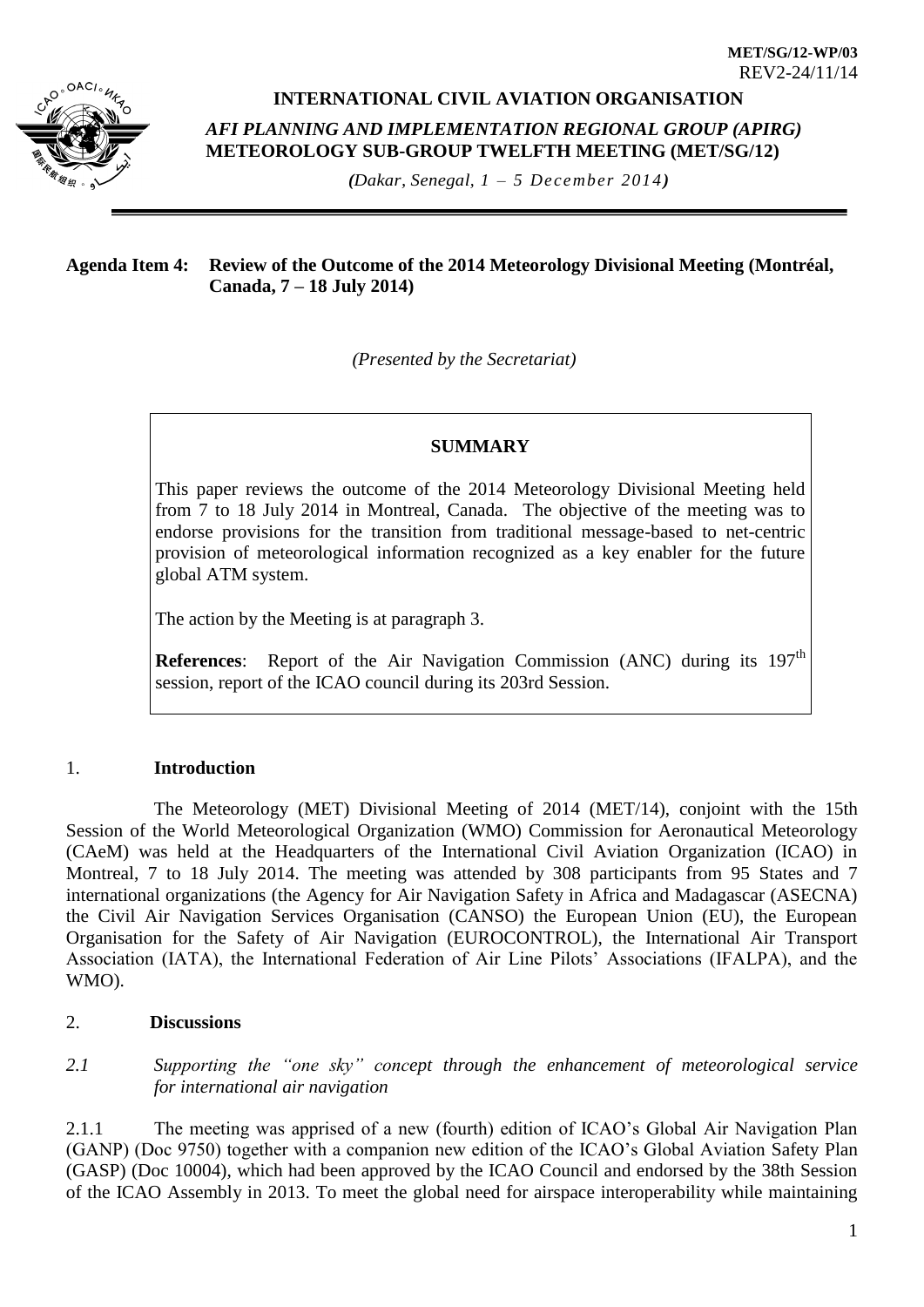its focus on safety, the meeting noted that, under the concept of "One Sky" for international air navigation, the Organization had initiated an aviation system block upgrade (ASBU) methodology as part of the GANP in order to develop a set of air traffic management (ATM) solutions or upgrades, take advantage of existing equipage, establish a transition plan, and enable global interoperability.

2.1.2 To ensure that the MET-specific ASBU modules were understood in the context of their relationships and interdependencies with the other modules and including those related to system wide information management (SWIM), the meeting recommended to update the GANP and ASBU methodology to reflect such interdependencies as well as including a B2-AMET module in the Block 2 timeframe covering the period 2023-2028 which had not been explicitly developed previously. (Recommendations 1/1 and 1/2).

2.1.3 The meeting requested ICAO to ensure that the evolution of aeronautical meteorological service provisions was in the spirit of Resolution A38-11 of the 38th Session of the ICAO Assembly and consistent with the rolling fifteen-year strategy contained in the GANP (Recommendation 1/3).

# *2.2 Improving the safety and efficiency of international air navigation through enhanced meteorological service provision*

2.2.1 To support the ASBU methodology contained in the GANP the meeting agreed to develop the world area forecast system (WAFS) during the 2013 to 2028 timeframe focussed around a set of principles including the implementation of improved turbulence and icing algorithms and other forecast improvements, the use of forecast ensembles and the integration of WAFS information into the SWIM environment (Recommendations 2/1, 2/5 and 2/13 refer).

2.2.2 To ensure that the operation of the aeronautical fixed service (AFS) satellite distribution system for information relating to air navigation (SADIS), and the Secure SADIS FTP and WAFS Internet File Service (WIFS) Internet-based services, continue to meet user expectations the meeting recommended an appropriate ICAO expert group be tasked to further develop them in a manner consistent with the GANP. In addition, in deciding that SADIS 2G should not be extended beyond 2019, the meeting recommended that an appropriate expert group should undertake formal testing of the exchange of global OPMET information and WAFS forecasts on the ATS message handling system (AMHS) (Recommendations 2/2 and 2/3).

2.2.3 With regard to international airways volcano watch (IAVW), the meeting agreed that it was vital that the IAVW continue to evolve in line with the GANP. Therefore the meeting recommended that an appropriate ICAO expert group be tasked, in close coordination with WMO, to further develop the requirements for the IAVW consistent with the GANP including its integration into the future SWIM environment (Recommendation 2/6).

2.2.4 With regard to the development of initial provisions to meet the requirements for information concerning space weather, involving the establishment of space weather centres the meeting agreed not to include them in the draft Amendment 77 to Annex 3in view of a lack of maturity but agreed that ICAO should work towards enabling space weather services for aviation by developing Annex 3 provisions for inclusion in 2018 (Recommendation 2/7).

2.2.5 With regard to the dissemination of information on the release of radioactive material into the atmosphere, the meeting recommended that an appropriate ICAO expert group, in close coordination with WMO, should be tasked to further develop provisions consistent with the evolving GANP (Recommendation 2/8).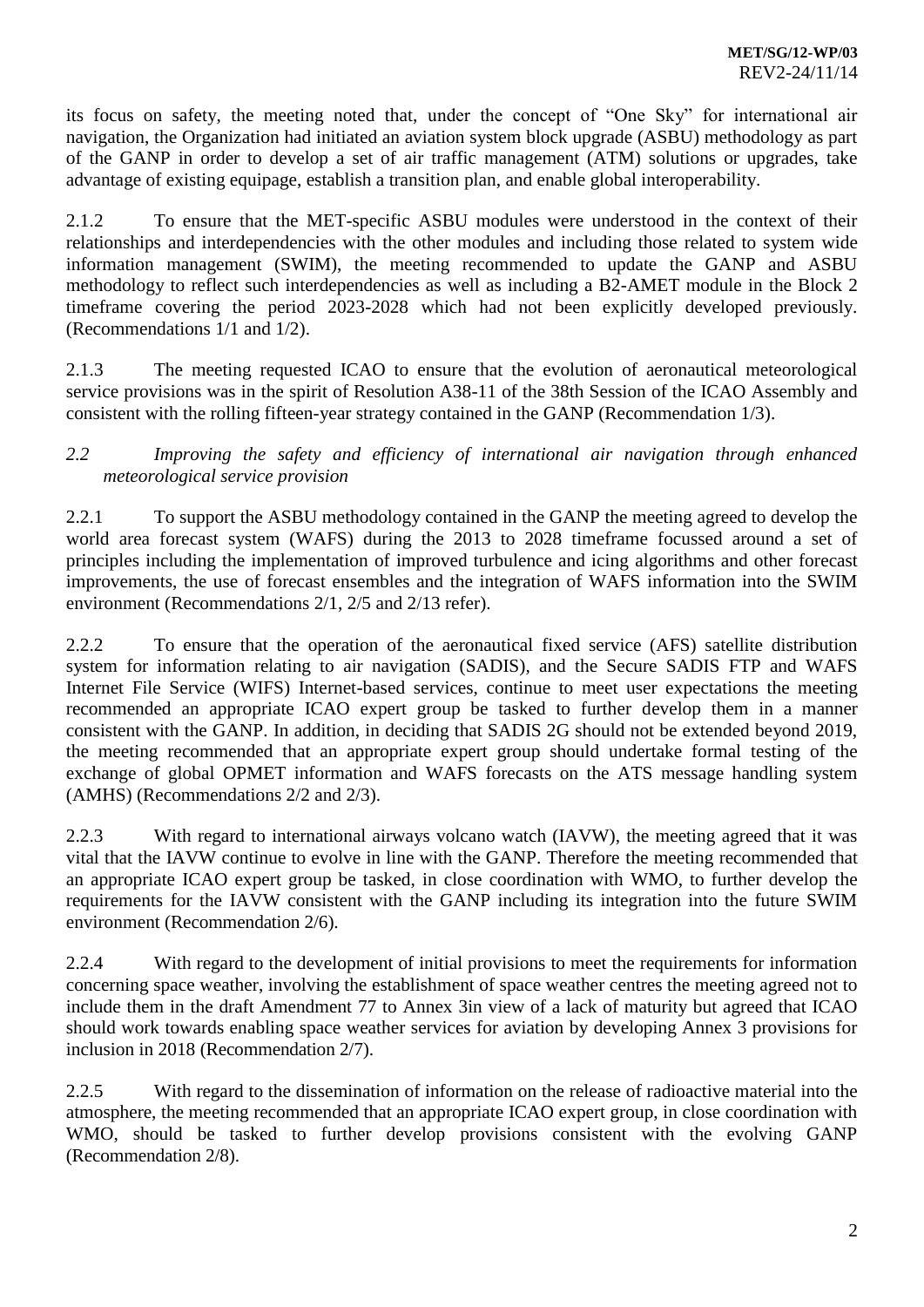The meeting supported, in principle, the evolution of the existing WAFS and IAVW, and the further development of provisions for space weather information, release of radioactive material and toxic chemicals and other hazardous meteorological phenomena. However, the meeting agreed that it was imperative that the future management and governance of the aeronautical meteorology system serving international air navigation be assessed in relation to the overall migration to the use of digital information. (Recommendation 2/4 refers).

2.2.6 In view of long-standing SIGMET implementation deficiencies in some States, the meeting agreed that there was an urgent need for the establishment of regional hazardous weather advisory centres (RHWACs) to assist meteorological watch offices (MWOs) with the provision of SIGMET information for select hazardous meteorological conditions that included, as a minimum, thunderstorms, icing, turbulence and mountain waves, but which excluded volcanic ash and tropical cyclones. Therefore the meeting recommended that a regional hazardous weather advisory framework should be implemented expeditiously and requested that an appropriate ICAO expert group, in close coordination with WMO, be tasked to develop a regional advisory system for select en-route hazardous meteorological conditions especially in those States where notable SIGMET-related deficiencies persist (Recommendation 2/9).

2.2.7 The meeting recommended that ICAO, in close coordination with WMO, should be tasked to include meteorological service for the terminal area and other relevant operational requirements in Block 1 and subsequent blocks of the ASBU methodology to highlight potential related impacts on air traffic flow in consideration of air traffic control and ATM (Recommendation 2/10).

2.2.8 To support the implementation by 2028 of module B3-AMET of the aviation system block upgrades (ASBU) methodology the meeting recommended that an appropriate ICAO expert group be tasked, in close coordination with WMO, to undertake advanced planning, in the 2015 to 2020 timeframe, of the technological requirements and aeronautical meteorological service capabilities needed (Recommendation 2/11).

2.2.9 To support transition to a more collaborative operating environment and increased automation, the meeting recommended the development of provisions for aeronautical meteorological information services in the context of CDM and common situational awareness (Recommendation 2/13). Additionally, the meeting recommended that ICAO and WMO should ensure that human factors considerations remain integral to aeronautical meteorological service provision during the transition. (Recommendation 2/14).

2.2.10 Integrating meteorological information exchange developments into the future system wide information management environment

2.2.11 To support trajectory based observations (TBO), the meeting recommended that an appropriate ICAO expert group (or groups), in close coordination with WMO finalize a draft concept of operations and roadmap concerning aeronautical meteorological information integration for TBO and establish further ATM requirements and aeronautical meteorological service capabilities (Recommendation 3/1).

2.2.12 To support the integration of meteorological information into a future SWIM environment, to allow the ATM system to develop along with the expectations of the GANP, the meeting recommended that ICAO, through an appropriate expert group and in close coordination with WMO, develop provisions to enable the inclusion of aeronautical meteorological information in the future SWIM environment consistent with the GANP based on given milestones and guided by an appropriate roadmap. (Recommendation 3/2).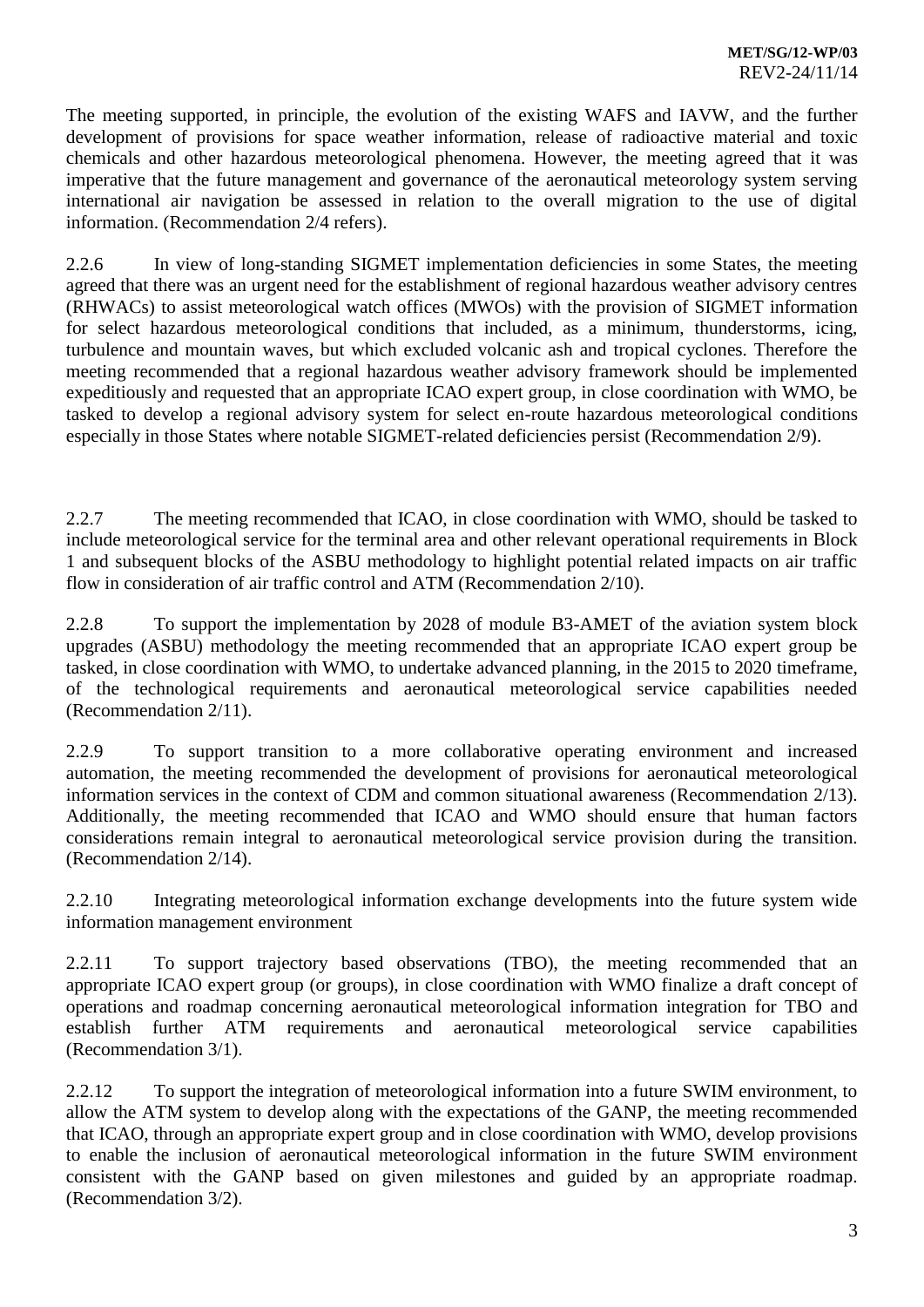2.2.13 To ensure that the meteorology-related developments within the SWIM environment are fully aligned with the mandates of both ICAO and WMO, the meeting recommended ICAO, through an appropriate expert group and in close coordination with WMO, to include consideration of a number of issues including the identification and recognition of approved data sources, cost recovery and the scalability of data requirements (Recommendation 3/3).

# *2.3 Institutional issues*

2.3.1 The meeting recommended that ICAO and WMO undertake a thorough review of the Working Arrangements between ICAO and WMO (*Working Arrangements between the International Civil Aviation Organization and the World Meteorological Organization* (Doc 7475)) in order to ensure that they appropriately reflect the respective mandates, governance structures and modes of operation of the two organizations (Recommendation 4/1).

2.3.2 In order to clarify the use of the terms "Contracting State" and "Meteorological Authority" in certain provisions of Annex 3/Technical Regulations [C.3.1] and in related guidance material, the meeting recommended ICAO, in coordination with WMO, to further clarify the notion of meteorological authority, through appropriate amendments to ICAO provisions and supporting guidance material (Recommendation 4/2).

2.3.3 With regard to the oversight of aeronautical meteorological service provision, the meeting recommended ICAO to urge States to ensure that the personnel performing safety oversight functions of the aeronautical meteorological service are adequately qualified and competent, thus meeting the requirements of Annex 19, and to develop appropriate guidance material to assist States (Recommendation 4/3). In this regard, the meeting may wish to formulate the following draft conclusion.

# **Draft Conclusion 12/XX: Qualification of personnel performing safety oversight functions of the aeronautical meteorological service**

#### **That, personnel performing safety oversight functions of the aeronautical meteorological service in the AFI region, is adequately qualified and competent as stipulated in Annex 19 to the Chicago convention.**

2.3.4 To strengthen guidance on national cost recovery, particularly in those States with complex airspace arrangements, the meeting recommended that ICAO and WMO undertake a review and, as necessary, update of guidance/guidelines on the recovery of costs of aeronautical meteorological service provision (Recommendation 4/4).

2.3.5 To ensure that the competency and underpinning training of the aeronautical meteorological personnel is sufficient to adapt to new working practices, the meeting tasked WMO, in coordination with ICAO, to undertake steps through the implementation of a competency framework based on quality management system principles and supported by relevant training material. (Recommendation 4/5).

2.3.6 To mitigate the risk of critical misunderstandings caused by language problems that may, have flight safety implications downstream, the meeting recommended that ICAO, in close coordination with WMO, consider the development of provisions concerning the required level of English language proficiency of aeronautical meteorological personnel (Recommendation 4/6).

2.3.7 Taking into account existing ICAO provisions and WMO Resolution 40, and appreciating that the cost for the provision of aeronautical meteorological service was entirely recoverable from aviation, the meeting recommended that ICAO and WMO remind States/Members of their obligations in respect of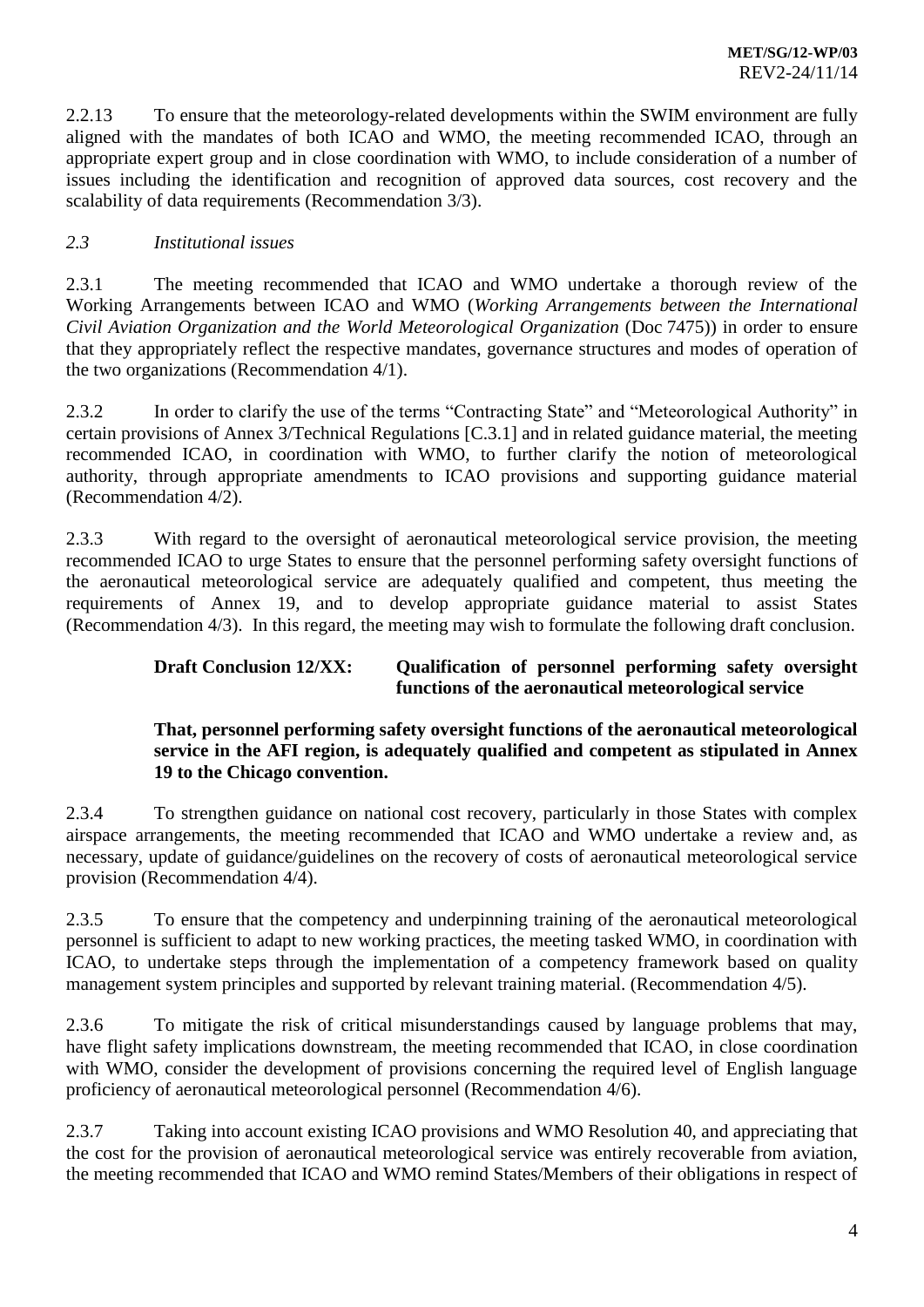the provision and use of aeronautical meteorological information for aeronautical purposes only (Recommendation 4/7).

#### 2.4 *Standards, Recommended Practices and Procedures*

2.4.1 Taking into account the discussions under Agenda Items 1 to 5 the meeting formulated a draft Amendment 77 to Annex 3/Technical Regulations [C.3.1] and consequential amendments to Annex 11, PANS-ABC and PANS-ATM (Recommendation 5/1).

2.4.2. Noting the need for the clear distinction between functional and performance requirements and the elaboration of those requirements through technical specifications the meeting recommended that ICAO, in coordination with WMO, undertake a restructuring of Annex 3/ Technical Regulations [C3.1] and the development of a *Procedures for Air Navigation Services — Meteorology* (PANS-MET, Doc xxxx). This restructure would be done as part of Amendment 78 to Annex 3 (Recommendation 5/2)

#### *2.5 Action by ANC and the ICAO Council*

2.5.1 The Air Navigation Commission, during its  $197<sup>th</sup>$  session, reviewed the recommendations developed by the 2014 meteorology divisional meeting. Likewise, the ICAO Council will take appropriate action during its 203rd Session.

2.5.2 Actions taken by the Council and those to be taken by the Council are at **Appendix A** to this paper

2.6 To allow a greater involvement of the AFI region in the activities of future expert groups proposed by the MET/14, the meeting my wish to formulate the following Conclusion:

# **Draft Conclusion 12/XX Participation in the activities of the future Expert Group on the implementation of MET related SWIM Activities**

**That, AFI States be encouraged to participate in the activities of the future Expert Group on the implementation of the system wide information management** (**SWIM) in the MET field. .** 

# **3 Action by the Meeting**

3.1 The MET/SG is invited to:

- a) Note the information provided in this paper ; and
- b) Decide on the draft Decision and Decisions proposed for the Sub-Group's consideration.

# **APPENDIX A**- Recommendations of METDIV14

AGENDA ITEM 1- GANP, ASBU, MET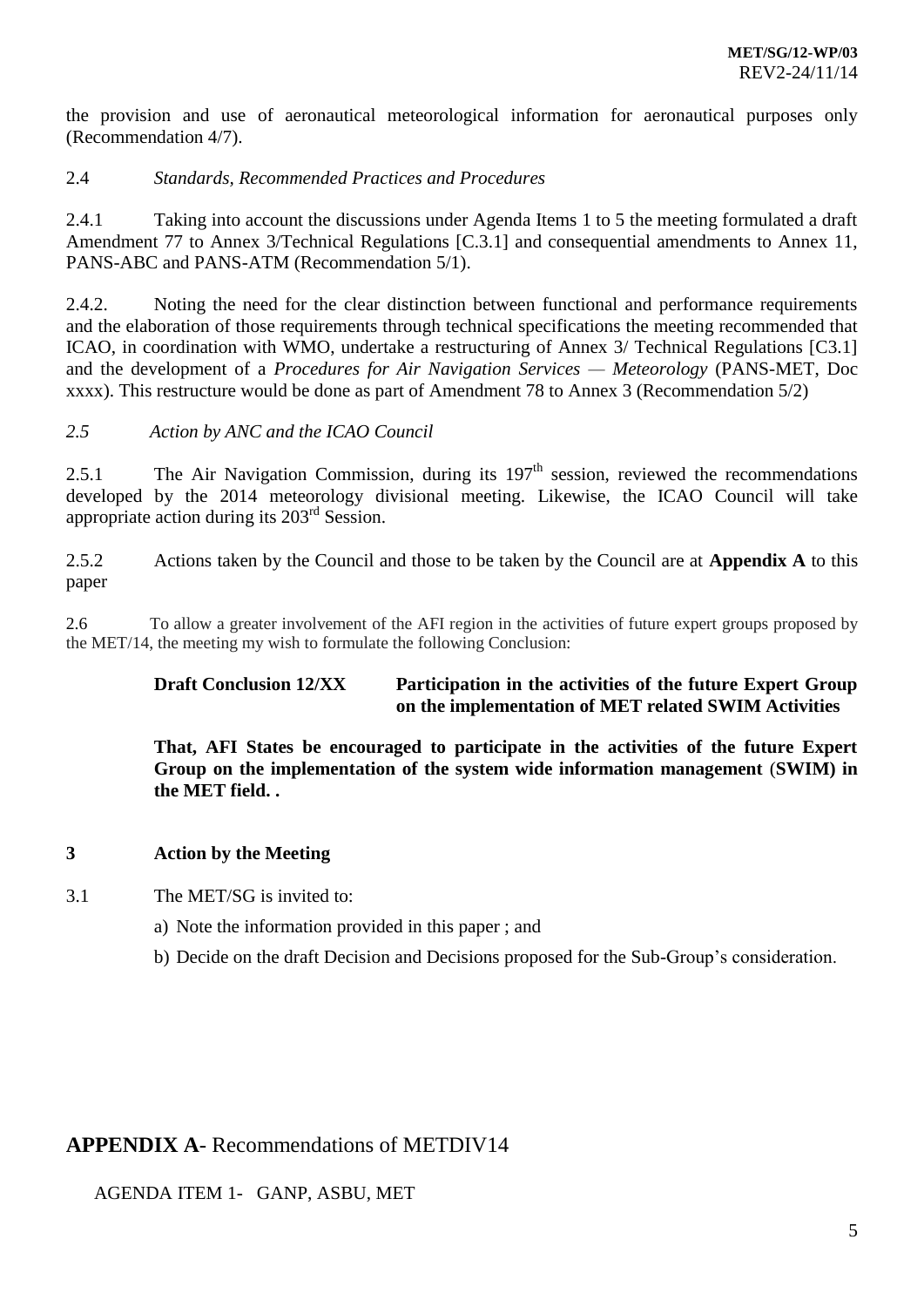| Rec. No. | Tittle of                                                                                                                  | Suggested ANC                                                      | <b>Suggested Council</b> |
|----------|----------------------------------------------------------------------------------------------------------------------------|--------------------------------------------------------------------|--------------------------|
|          | recommendation                                                                                                             | follow-up action                                                   | follow-up action         |
| 1/1      | Updating the<br><b>GANP and ASBU</b><br>methodology to<br>reflect ASBU MET<br>module<br>dependencies with<br>other modules | To approve and<br>request Sec Gen to<br>take appropriate<br>action | To note                  |
| 1/2      | Inclusion of a<br>MET-specific<br>module related to<br>Block 2 of the<br>ASBU<br>methodology                               | To approve and<br>request Sec Gen to<br>take appropriate<br>action | To note                  |
| 1/3      | Evolution of<br>aeronautical<br>meteorological<br>service provisions                                                       | To approve and<br>request Sec Gen to<br>take appropriate<br>action | To note                  |

# AGENDA ITEM 2- MET in Blocks 0 to 3

| Rec. No. | Tittle of                                                                                                                                                    | Suggested ANC                                                      | <b>Suggested Council</b> |
|----------|--------------------------------------------------------------------------------------------------------------------------------------------------------------|--------------------------------------------------------------------|--------------------------|
|          | recommendation                                                                                                                                               | follow-up action                                                   | follow-up action         |
| 2/1      | Development of<br>the WAFS in<br>support of the<br><b>ASBU</b><br>methodology<br>through to 2018                                                             | To approve and<br>request Sec Gen to<br>take appropriate<br>action | To note                  |
| 2/2      | Operation and<br>further<br>development of<br>the aeronautical<br>fixed service<br>satellite<br>distribution<br>system and<br>Internet-based<br>services     | To approve and<br>request Sec Gen to<br>take appropriate<br>action | To note                  |
| 2/3      | Withdrawal of the<br>SADIS 2G satellite<br>broadcast and<br>formal testing of<br>the exchange of<br>global OPMET and<br><b>WAFS forecasts on</b><br>the AMHS | To approve and<br>request Sec Gen to<br>take appropriate<br>action | To note                  |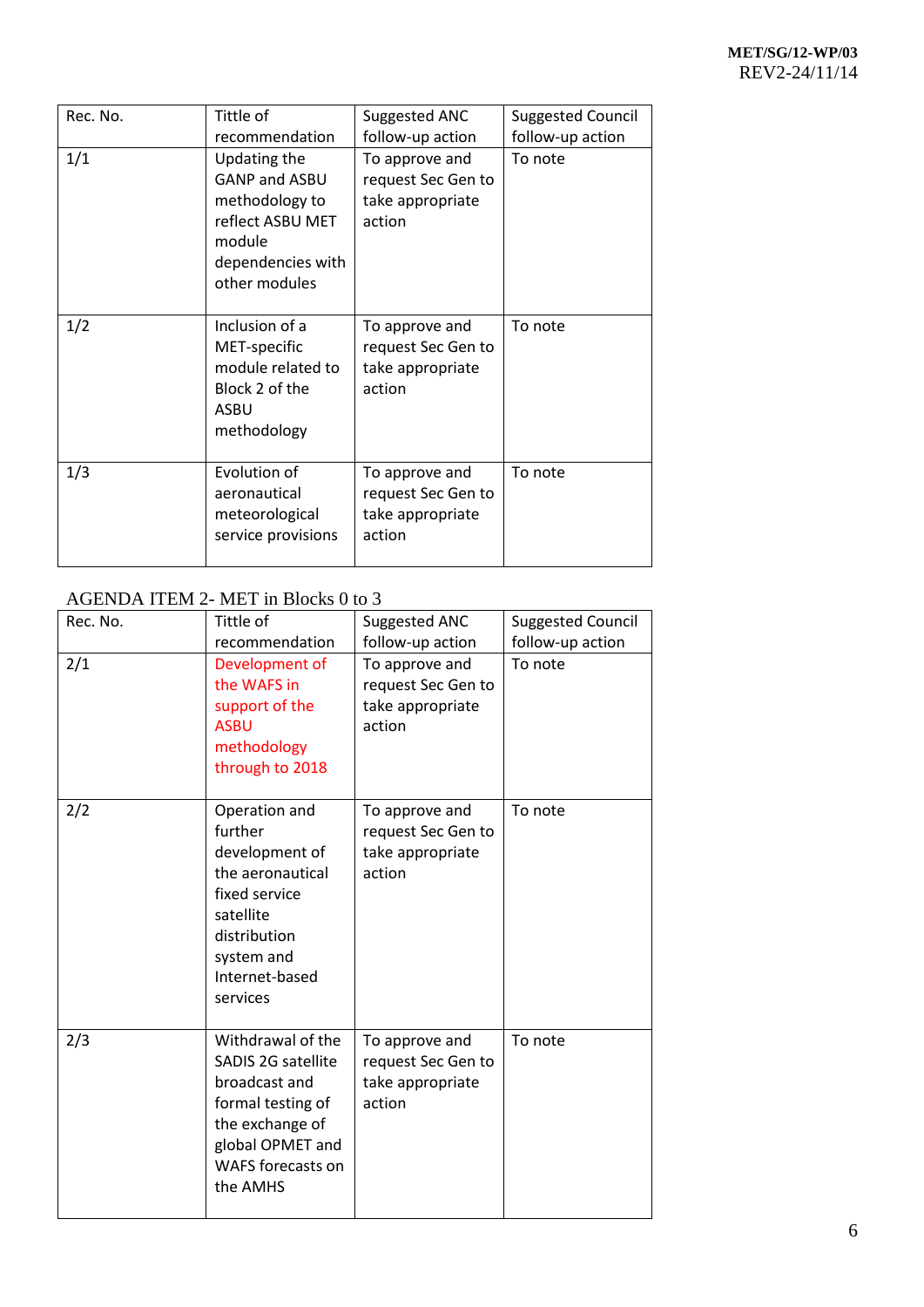| 2/4  | Review of MET<br>information<br>service provision<br>framework to<br>reflect GANP<br>objectives                                          | To approve and<br>request Sec Gen to<br>take appropriate<br>action | To note |
|------|------------------------------------------------------------------------------------------------------------------------------------------|--------------------------------------------------------------------|---------|
| 2/5  | Further<br>development of<br>the WAFS in<br>support of ASBU<br>Blocks 1 and 2                                                            | To approve and<br>request Sec Gen to<br>take appropriate<br>action | To note |
| 2/6  | <b>Further</b><br>development of<br>the international<br>airways volcano<br>watch (IAVW)                                                 | To approve and<br>request Sec Gen to<br>take appropriate<br>action | To note |
| 2/7  | Development of<br>provisions for<br>information<br>concerning space<br>weather                                                           | To approve and<br>request Sec Gen to<br>take appropriate<br>action | To note |
| 2/8  | <b>Further</b><br>development of<br>provisions for<br>information on the<br>release of<br>radioactive<br>material into the<br>atmosphere | To approve and<br>request Sec Gen to<br>take appropriate<br>action | To note |
| 2/9  | Implementation of<br>a regional advisory<br>system for select<br>en-route<br>hazardous<br>meteorological<br>conditions                   | To approve and<br>request Sec Gen to<br>take appropriate<br>action | To note |
| 2/10 | Development of<br>meteorological<br>services for the<br>terminal area                                                                    | To approve and<br>request Sec Gen to<br>take appropriate<br>action | To note |
| 2/11 | Advance planning<br>relating to the<br>aeronautical<br>meteorological<br>component of<br><b>ASBU Block 3</b>                             | To approve and<br>request Sec Gen to<br>take appropriate<br>action | To note |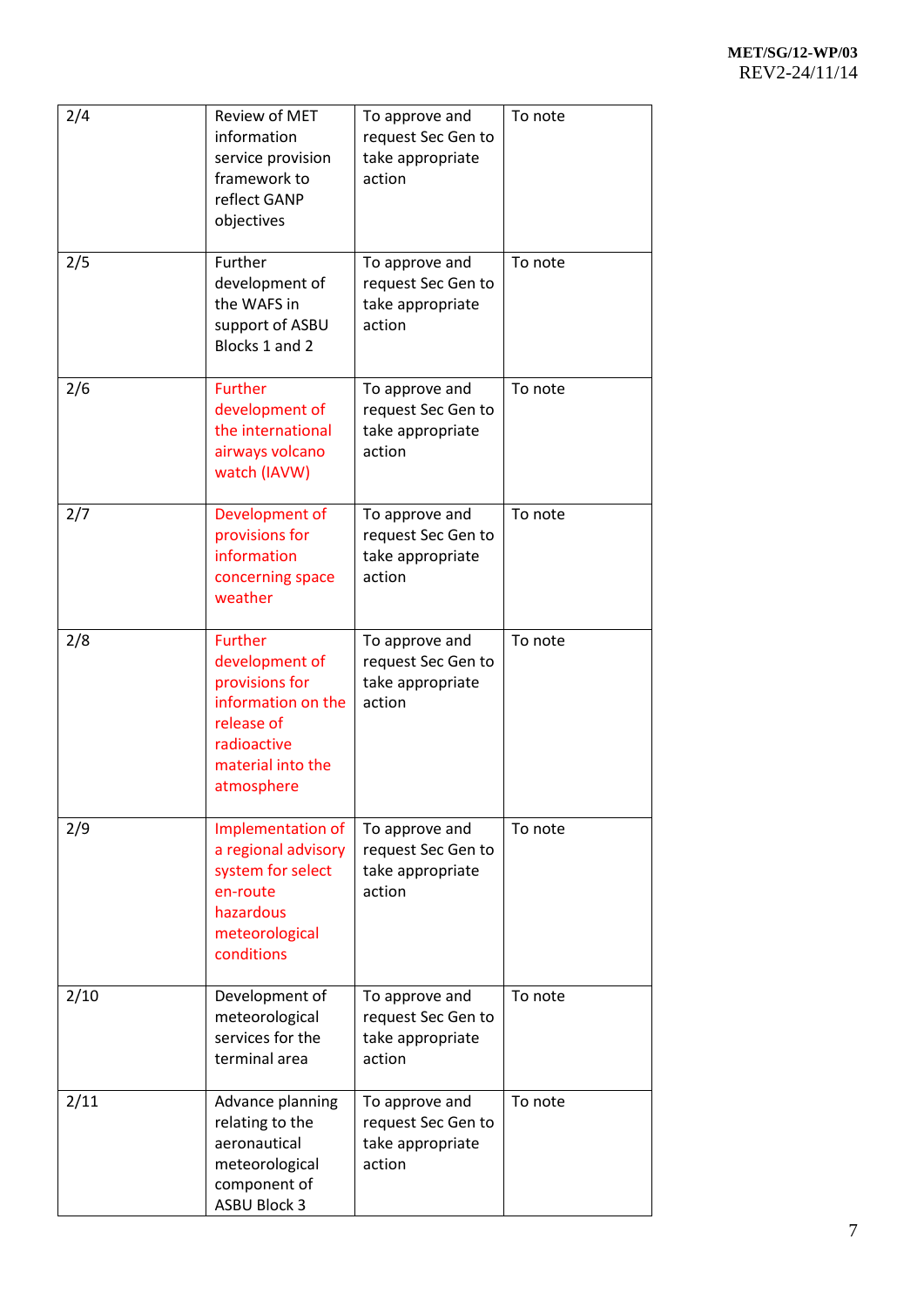| 2/12 | Development of<br>the WAFS in<br>support of the<br>ASBUs beyond<br>2028                                                                                          | To approve and<br>request Sec Gen to<br>take appropriate<br>action | To note |
|------|------------------------------------------------------------------------------------------------------------------------------------------------------------------|--------------------------------------------------------------------|---------|
| 2/13 | Development of<br>provisions for<br>aeronautical<br>meteorological<br>information<br>services in the<br>context of CDM<br>and common<br>situational<br>awareness | To approve and<br>request Sec Gen to<br>take appropriate<br>action | To note |
| 2/14 | Human factors<br>considerations for<br>the development<br>of aeronautical<br>meteorological<br>service provisions                                                | To approve and<br>request Sec Gen to<br>take appropriate<br>action | To note |

# 1. AGENDA ITEM 3-MET in context of SWIM and TBO

| Rec. No.<br>3/1 | Tittle of<br>recommendation<br>Aeronautical                                                                    | Suggested ANC<br>follow-up action<br>To approve and                | <b>Suggested Council</b><br>follow-up action<br>To note |
|-----------------|----------------------------------------------------------------------------------------------------------------|--------------------------------------------------------------------|---------------------------------------------------------|
|                 | meteorological<br>information to<br>support trajectory-<br>based operations                                    | request Sec Gen to<br>take appropriate<br>action                   |                                                         |
| 3/2             | Inclusion of<br>aeronautical<br>meteorological<br>information in the<br>future SWIM-<br>enabled<br>environment | To approve and<br>request Sec Gen to<br>take appropriate<br>action | To note                                                 |
| 3/3             | <b>Further</b><br>development of<br>the SWIM concept<br>relating to<br>meteorology                             | To approve and<br>request Sec Gen to<br>take appropriate<br>action | To note                                                 |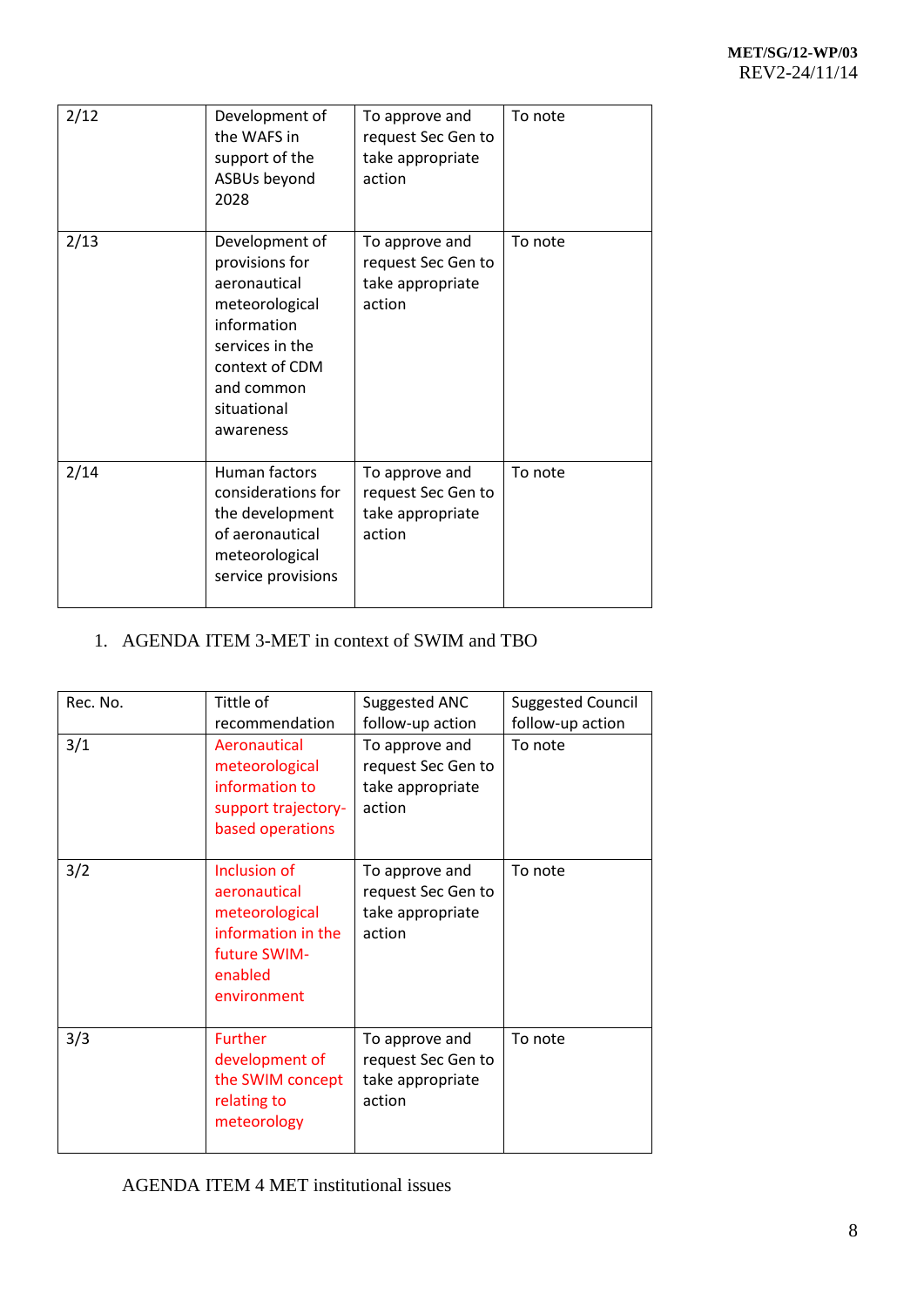| Rec. No. | Tittle of<br>recommendation                                                                                   | Suggested ANC<br>follow-up action                                  | <b>Suggested Council</b><br>follow-up action                           |
|----------|---------------------------------------------------------------------------------------------------------------|--------------------------------------------------------------------|------------------------------------------------------------------------|
| 4/1      | Review of the<br>working<br>arrangements<br>between ICAO and<br><b>WMO</b>                                    | To note                                                            | To approve and<br>request the Sec<br>Gen to take<br>appropriate action |
| 4/2      | Definition of<br>meteorological<br>authority                                                                  | To approve and<br>request Sec Gen to<br>take appropriate<br>action | To note                                                                |
| 4/3      | Oversight of<br>aeronautical<br>meteorological<br>service provision                                           | To approve and<br>request Sec Gen to<br>take appropriate<br>action | To note                                                                |
| 4/4      | Guidance/guidelines<br>on the recovery of<br>costs for<br>aeronautical<br>meteorological<br>service provision | To note                                                            | To approve and<br>request the Sec<br>Gen to take<br>appropriate action |
| 4/5      | <b>Evolving</b><br>competency of<br>aeronautical<br>meteorological<br>personnel                               | To note                                                            | To approve and<br>request the Sec<br>Gen to take<br>appropriate action |
| 4/6      | English language<br>proficiency of<br>aeronautical<br>meteorological<br>personnel                             | To approve and<br>request Sec Gen to<br>take appropriate<br>action | To note                                                                |
| 4/7      | Provision and use of<br>aeronautical<br>meteorological<br>information for<br>aeronautical<br>purposes only    | To approve and<br>request Sec Gen to<br>take appropriate<br>action | To note                                                                |

# 1. AGENDAITEM 5- SARPs and PANS

| 5/2 | Reorganizion of<br>provisions relating<br>to aeronautical<br>meteorology | To approve and<br>request Sec Gen to<br>take appropriate<br>action | To note |
|-----|--------------------------------------------------------------------------|--------------------------------------------------------------------|---------|
|     |                                                                          |                                                                    |         |